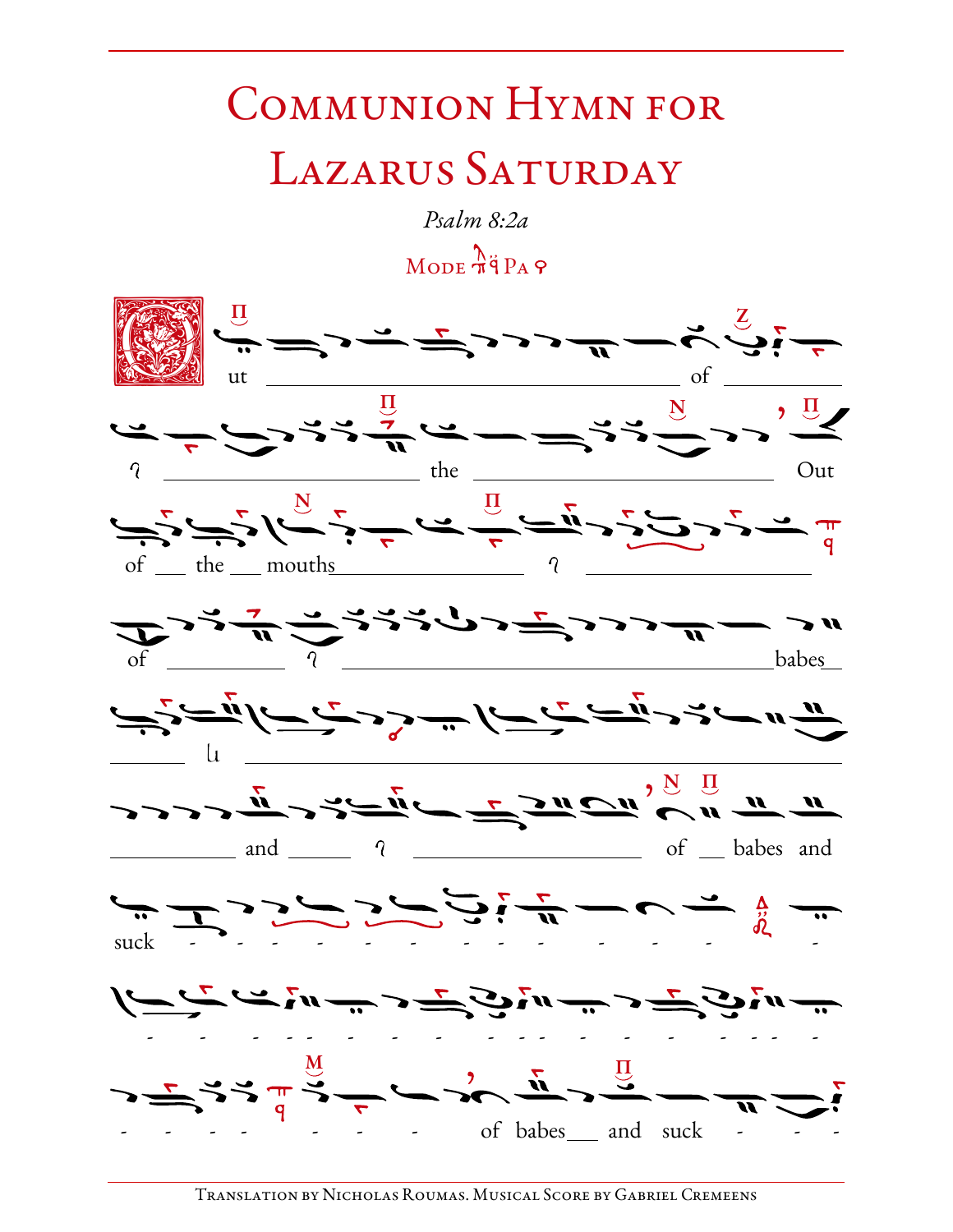

Translation by Nicholas Roumas. Musical Score by Gabriel Cremeens